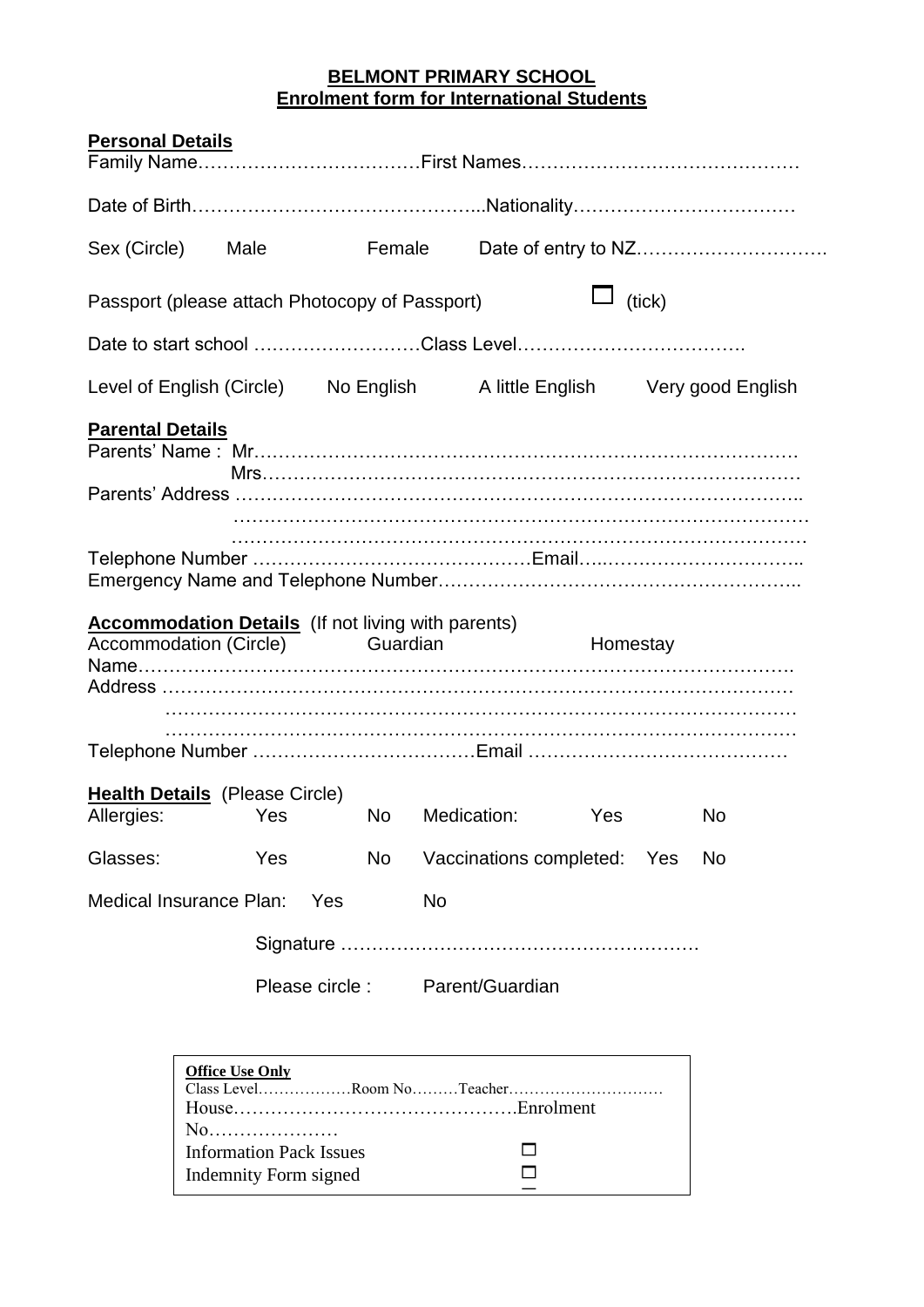# **BELMONT PRIMARY SCHOOL**

## **Accommodation Indemnity Form**

|--|

I/We, the parents/legal guardians of the above student, who is under the age of eighteen, have selected accommodation for him/her with :

| <b>NAME</b>    |  |  |  |  |  |  |  |  |  |
|----------------|--|--|--|--|--|--|--|--|--|
| <b>ADDRESS</b> |  |  |  |  |  |  |  |  |  |
|                |  |  |  |  |  |  |  |  |  |
|                |  |  |  |  |  |  |  |  |  |
|                |  |  |  |  |  |  |  |  |  |
| <b>PHONE</b>   |  |  |  |  |  |  |  |  |  |

Who will act as his/her designated caregiver. In doing so I/we take full responsibility for the placement and ongoing welfare of the student by this designated caregiver. I/we accept that this indemnifies Belmont Primary School against any issues or actions that might result from this placement.

I/we also agree to notify Belmont Primary School should the arrangement change.

Signed …………………………………………………………(Parent) Name …………………………………………………………..(Date)

In turn the School agrees to visit the home to determine the living conditions are of an acceptable standard and to meet the designated caregiver and establish communication with the caregiver. Regular contact will be kept with the student to ensure the accommodation arrangement above is suitable.

| <b>OFFICE USE ONLY</b> |      |  |
|------------------------|------|--|
|                        | Date |  |
|                        |      |  |

Belmont Primary School has agreed to observe and be bound by the conditions of THE CODE OF PRACTICE FOR THE PASTORAL CARE OF INTERNATIONAL STUDENTS.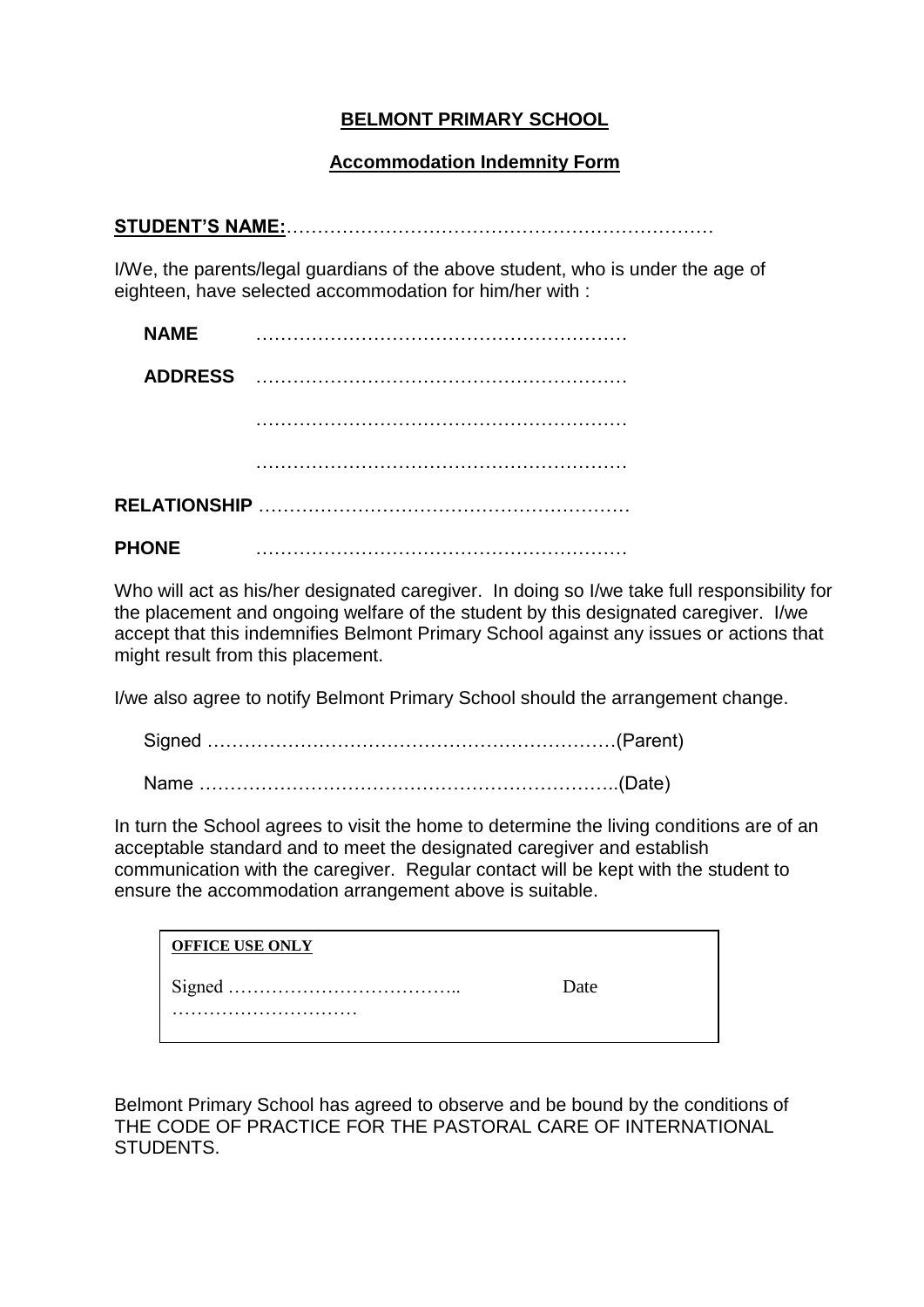## **BELMONT PRIMARY SCHOOL**

#### **Contractural Agreement**

#### **AGREEMENT TO PROVIDE TUITION SERVICES BETWEEN BELMONT PRIMARY SCHOOL AND THE APPLICANT**

| <b>Name of Applicant</b>    |  |
|-----------------------------|--|
| <b>Address of Applicant</b> |  |
|                             |  |
|                             |  |

#### **WHEREAS**

A. The Applicant is the Parent/Guardian/Agent of ……………………………………………….

………………………………….(the student)

- B. The Applicant has made application for tuition of the Student in New Zealand and wishes the Student to attend the School.
- C. The Applicant confirms that he/she is not resident in New Zealand and agrees to advise the School of the days present in New Zealand.
- D. The School has agreed to enrol the Student upon and subject to the terms and conditions hereinafter set out.

#### **NOW THIS AGREEMENT WITNESSES and is hereby agreed and declared as follows:-**

#### **1. SCHOOL'S OBLIGATIONS**

- 1.1 The School shall:
	- a) Provide tuition to the Student in accordance with the New Zealand Ministry of Education Code of Practice for the recruitment, welfare and support of international students.
		- b) Have no responsibility for the Student outside school hours.
	- c) Use its best endeavours to ensure the safety, health and well-being of the Student and in doing so shall not be liable for:
		- i) Any damage or harm caused to the Student or the Student's property while attending the School.
		- ii) Any damage or harm caused to the Student or the Student's property arising out of the Student's home/stay address.
		- iii) Any damage or harm caused to the Student or the Student's property outside of normal school hours. In the case of the Student's property, shall not be responsible for any damage to such property that may occur outside the School's premises.

#### **2. APPLICANT'S OBLIGATIONS:**

- 2.1 The Applicant shall:
	- a) Pay to the School the tuition fee in the manner agreed to by both parties.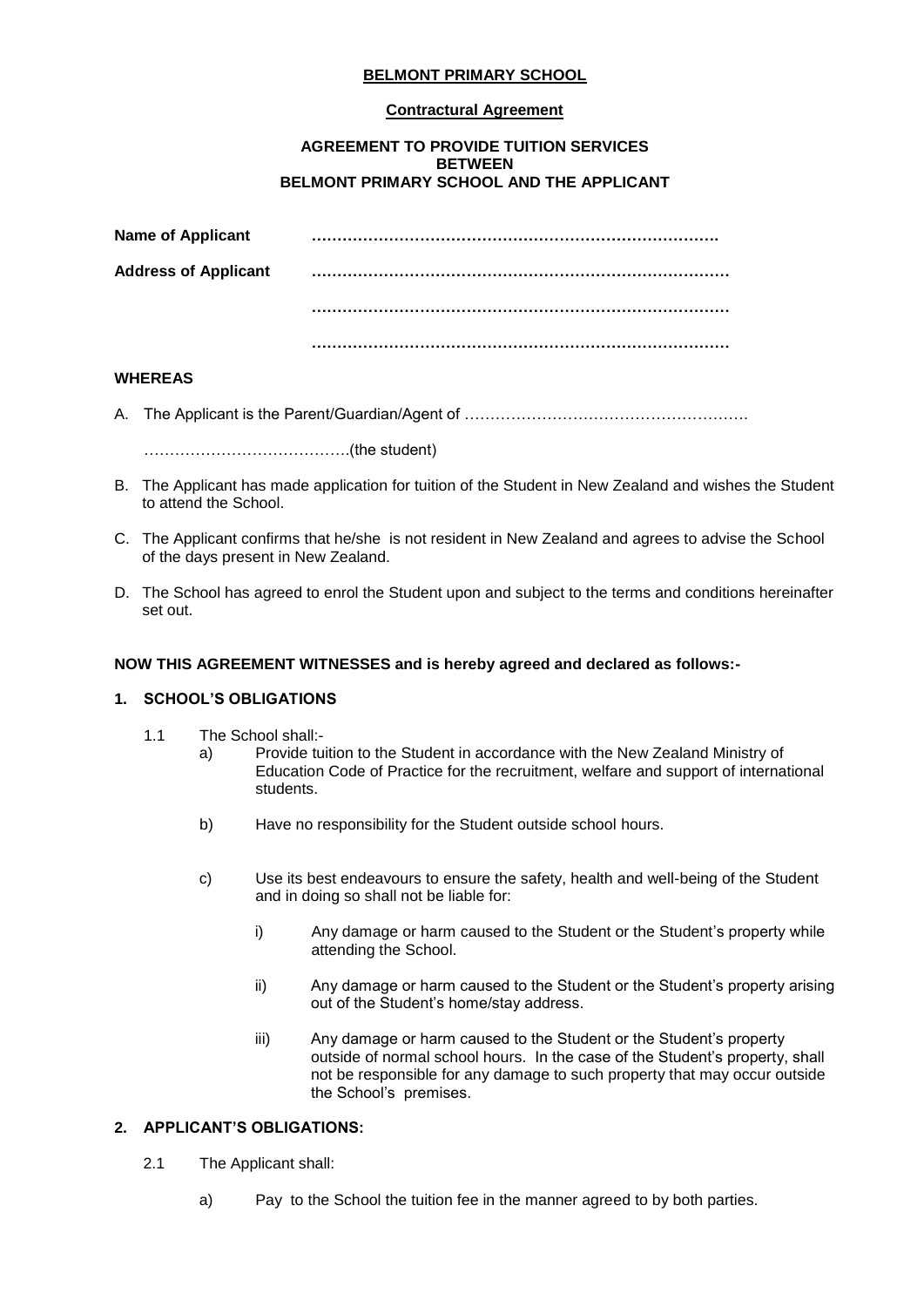- b) Provide the School with such academic medical or other information relating to the well-being of the Student as may be requested from time to time by the School.
- c) Provide proof of Medical and Travel Insurance.

## **3. AUTHORISATIONS**

- 3.1 The Applicant hereby irrevocably appoints and authorises the Principal of the School (or such other person as may be appointed by the Board of Trustees of the School) to:
	- a) Receive information from any person, authority or corporate body concerning the Student including, but not limited to, medical, educational or welfare information.
	- b) Provide consents in respect of any activity carried out and authorised by the School.
	- c) Receive financial information relating to the Student including bank accounts, debts or income of the Student while in New Zealand.
	- d) Provide consents that may be necessary to be given on the Student's behalf in the event of a medical emergency where it is not reasonably practical to contact the Applicant.
	- e) If applicable, advise the Student's New Zealand guardian of all matters and information required to be provided to parents of any student and agree to appoint the guardian/caregiver as their agents in New Zealand to receive such information in substitution for the Applicant.
	- f) To take whatever steps are necessary to ensure the Student complies with School rules and policies set down by the School.
	- g) To obtain at any time from any person or entity any information required to process and/or accept the application for tuition or to perform or complete the School's various obligations under this agreement.

## **4. LIMITATION OF LIABILITY**

4.1 In no event shall the School's liability exceed an amount equal to the amount of tuition fees paid by the Applicant.

## **5. TERMINATION**

- 5.1 a) Either party may terminate this agreement upon one month's written notice.
	- b) Upon termination of this agreement, refunds will be made in accordance to Policy.

#### **6. MISCELLANEOUS**

- 6.1 **Force majeure**: Neither party shall be in default or in breach of their obligations under this agreement to the extent that the performance of those obligations is prevented by an event of force majeure. Force majeure means an event beyond the reasonable control of the party seeking to rely on the force majeure.
- 6.2 **Governing Law** : This agreement shall take effect in accordance with the domestic laws of New Zealand. In relation to any legal action or proceedings arising out of or in connection with this agreement the Applicant irrevocably submits to the exclusive jurisdiction of the Courts of New Zealand, and agrees that proceedings may be brought before any court including any forum constituted under the Arbitration Act 1908 within New Zealand and waive any objection to proceedings in any such court or forum constituted under the Arbitration Act 1908 within New Zealand on the grounds of venue or on the grounds that the proceedings have been brought in an inconvenient forum.